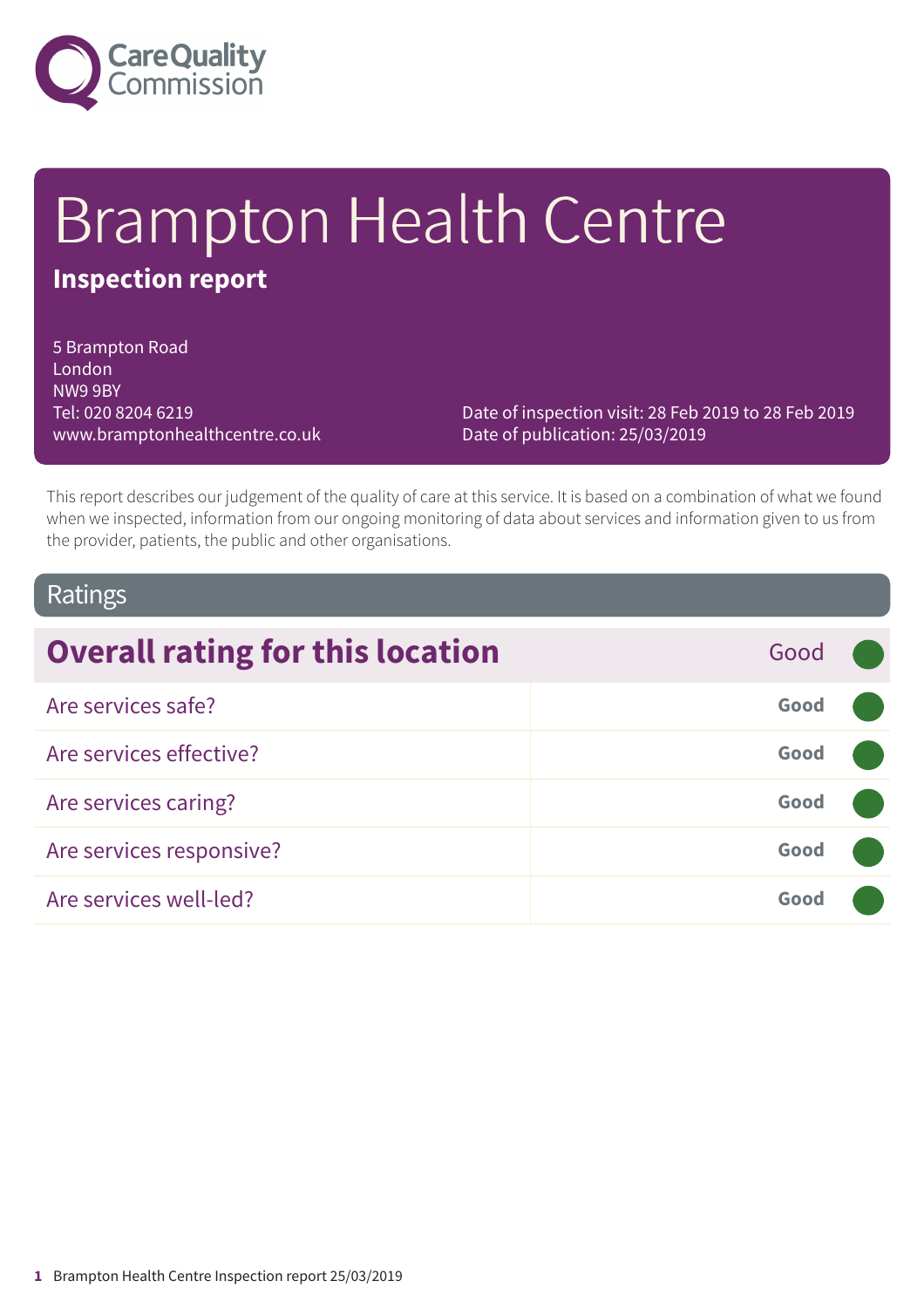# Overall summary

We carried out an announced comprehensive inspection at Brampton Health Centre on 28 February 2019 as part of our inspection programme.

We based our judgement of the quality of care at this service on a combination of:

- what we found when we inspected
- information from our ongoing monitoring of data about services and
- information from the provider, patients, the public and other organisations.

#### **We have rated this practice as good overall and good for all population groups.**

We found that:

- The practice provided care in a way that kept patients safe and protected them from avoidable harm.
- Patients received effective care and treatment that met their needs.
- Staff dealt with patients with kindness and respect and involved them in decisions about their care.
- The practice organised and delivered services to meet patients' needs. Patients could access care and treatment in a timely way.
- The way the practice was led and managed promoted the delivery of high-quality, person-centre care.

Whilst we found no breaches of regulations, the provider **should**:

- Improve childhood immunisation uptake to bring in line with World Health Organisation (WHO) targets.
- Improve confidentiality at the reception desk.
- Carry out patient satisfaction surveys to gather and act on patient feedback on the service provided.

#### **Details of our findings and the evidence supporting our ratings are set out in the evidence tables.**

#### **Dr Rosie Benneyworth** BM BS BMedSci MRCGP

Chief Inspector of Primary Medical Services and Integrated Care